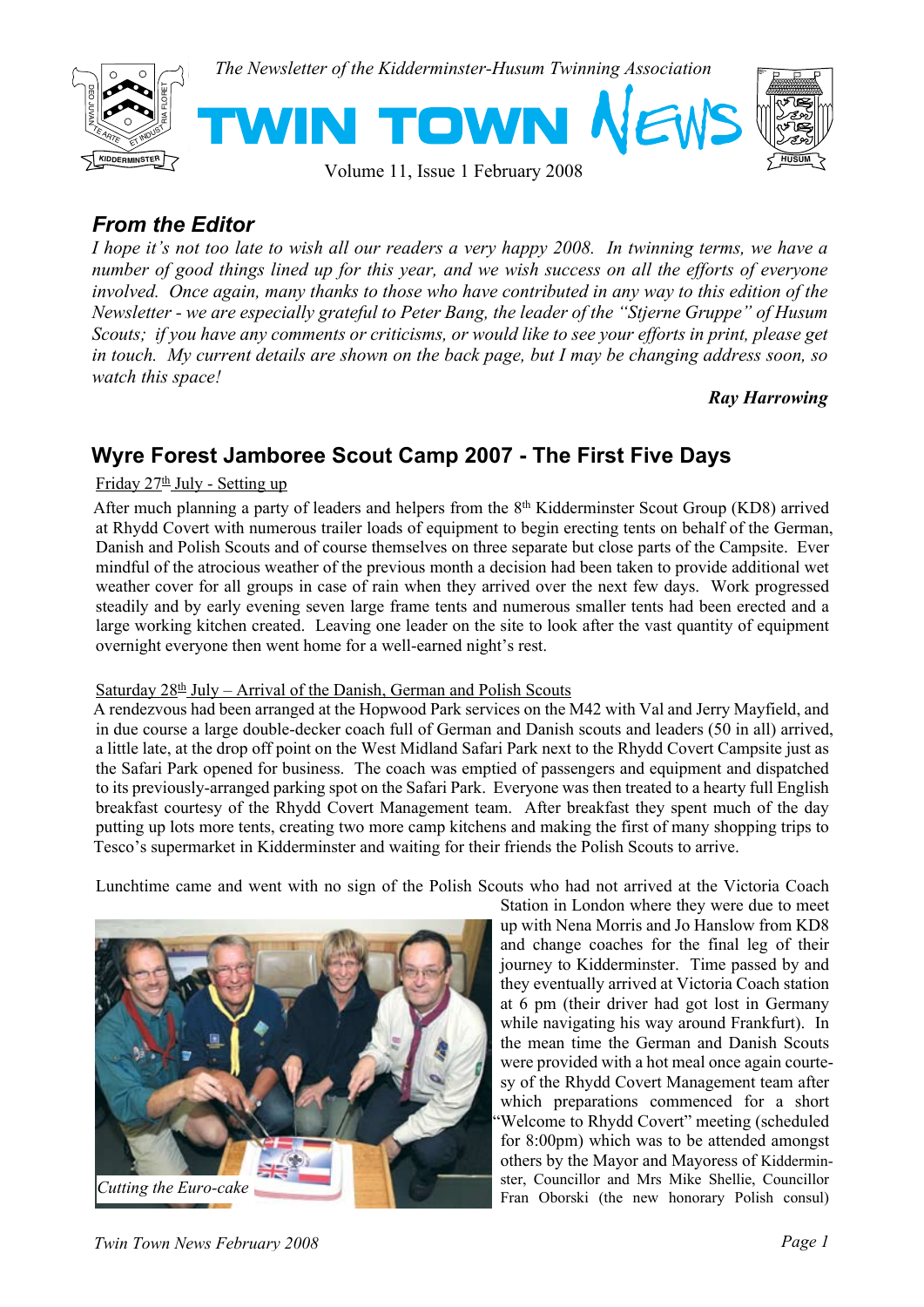Charles Talbot of the Kidderminster-Husum Twinning Association and representatives of the Scout movement from the surrounding area. Everyone began to congregate at the new Activity Centre building and just as the meeting was about to start the Polish Scouts arrived. Within seconds everyone had left the building to empty the coach as the driver was on the limit of his working hours. A vast amount of equipment was moved from the coach to the Polish Scouts' campsite by a lot of people in a very short time. A little late the "Welcome to Rhydd Covert" meeting then took place and and a specially made cake was cut by representatives of the four Scout groups to commemorate the evening.

# gramme and the arrival of KD8 Scouts

After a well earned rest and breakfast the Danish, After breakfast the Polish and KD8 Scouts left on a German and Polish Scouts started previously-ar-day trip to Drayton Manor Park while the Danish and ranged activities for the day. The Danish and Ger-German Scouts hiked in to Kidderminster to sample man Scouts and their leaders left Rhydd Covert to



visit Alton Towers theme park in Staffordshire and the Polish Scouts (after celebrating Mass with a Polish-speaking priest, kindly arranged by Councillor Fran Oborski) carried on setting up their campsite while awaiting the arrival of the Scouts from KD8. They arrived just before lunch after which both groups then hiked to Habberley Valley for Scout Wide Games followed by another hike to KD8 Headquarters for a well-earned Fish and Chip supper and then finally hiked back exhausted to Rhydd Covert.

#### Monday  $30<sup>th</sup>$ July – a joint day long hike

After breakfast all Scouts and leaders hiked to Bewdley where they spent most of the day walking the River Severn footpaths before returning to Rhydd Covert – again exhausted - for an evening meal followed by a joint Danish, English, German and Polish campfire.



Sunday  $29<sup>th</sup>$  July - The start of the unofficial pro- Tuesday  $31<sup>st</sup>$  July – More unofficial activities and the arrival of KD8 Cub Scouts

> the shopping in the town – for some peculiar reason Poundland seemed to fascinate them! Following a Fish and Chip lunch they then arrived at Kidderminster Town Hall where they embarked on an enjoyable conducted tour courtesy of Charles Talbot. Following a hike back to Rhydd Covert they met up with the Cub Scouts from KD8, who, after arriving around lunchtime, had spent the much of the afternoon on the rides in the Safari Park before returning for a meal and a camp fire. Tuesday evening saw Kidderminster District Beaver Scouts joining the "camp" as they arrived at Holy Trinity School for a sleepover.

## **The Second Five Days – the Official Programme**

#### Wednesday  $1$ <sup>st</sup> August

Wednesday was the day that members of the Scouting movement across the world linked together to re-dedicate themselves by renewing their Promise. From 8.00am Rhydd Covert was video-linked, courtesy of the DRP Group from Hartlebury, to Brownsea Island, the site of Lord Baden-Powell's first

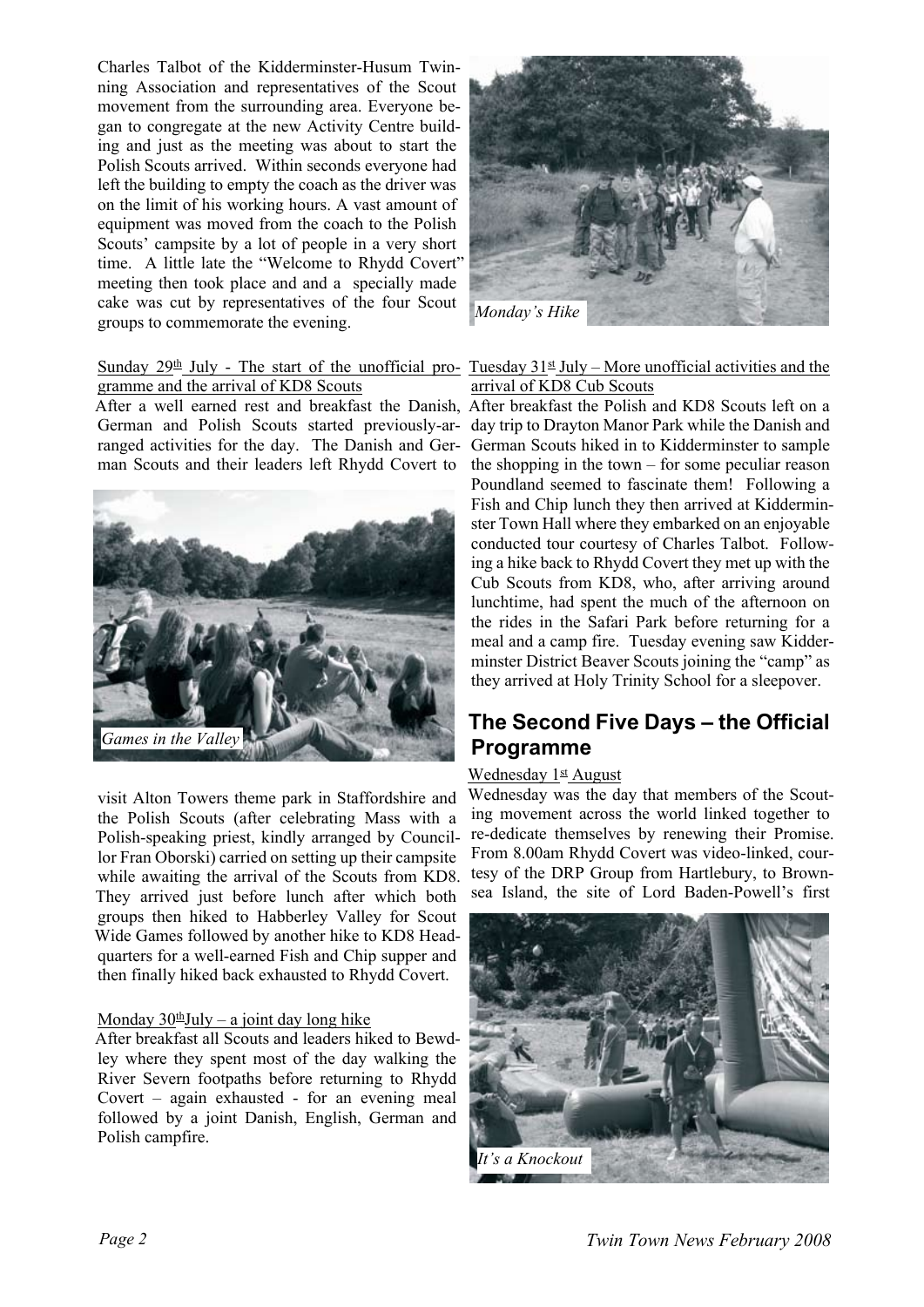camp 100 years before. Beaver Scouts, Cub Scouts Saturday evening saw the closing ceremony of the and Scouts then followed their own individual programmes for the rest of the day. Beaver Scouts put together a play during the day and performed it that evening. Cub Scouts set out for Leicester, where they visited the National Space Museum, while the Scouts began a three-day rotation of activities including climbing, pioneering, canoeing, hiking, etc. On Wednesday evening small parties of Scouts from Husum, Demark, Poland and Brazil were hosted for their evening meal by each of the Wyre Forest Scout groups.

#### Thursday 2<sup>nd</sup> August

"It's a Knockout" was the main feature of Thursday. Scouts took part in the morning and Cub Scouts in the afternoon. The biggest cheer of this event was for the adult leader team who got in a hopeless muddle on the inflatable challenges, knocking each other over!! In the early evening all of the Scouts travelled to Dudley for a barge trip into the caverns at the Black Country Museum.

#### Friday 3rd August

Friday was an early start with over 30 coaches departing the Safari Park at 6.00 am to take everyone on a day trip to the World Scout Jamboree at Hylands Park in Essex. The size of the camp and the huge range of nationalities represented was mind boggling!! Fields full of tents gave some idea of the



*It's hard work looking after Cub Scouts!*

40,000 resident attendees at the Jamboree, with visitors. Swapping badges and other memorabilia was a favourite activity amongst the young people. One KD8 Cub Scout even traded his whole uniform shirt for a Columbian Scout shirt!!!

We all returned to camp in Kidderminster at 10.00pm, worn out, but to be greeted with a late meal.

#### Saturday 4<sup>th</sup> August

Beaver Scouts came back to camp for Saturday to join the Cub Scouts in a "Mad Hatters Tea Party". This involved lots of varied activities based on games, skills and constructing things. Meanwhile the Scouts continued with their rotation of physical activities from Wednesday.

camp. The winners of a "talent competition" run earlier in the week performed – what a lot of very talented young people we have! Just before dark the flags of the nations present were lowered and the camp closed … except for one final event!! Once darkness had fallen the Scouts from Poland demonstrated their skills with a spectacular fire display. This included fire-juggling, fire-breathing and flamethrowing! What a magnificent way to end the camp.

#### Sunday  $5<sup>th</sup>$  August

Breaking camp is always a sad time as friends old and new begin to depart. We all prayed for dry weather as we began to take down the canvas. The scouts from Husum and Denmark managed to pack everything away in rapid fashion in time to leave at 11.00 am. Our Polish visitors left just after lunch to make their coach connection in London. KD8 leaders managed to pack away dry tents and finally left the camp site at 4.00 pm, with many happy memories of this the first truly International Scout Camp at Rhydd Covert, plus the invitation to make visits to camps in Denmark, Poland, Brazil as well as the Husum district site at Tydal that we already know well.

*Kelvin Morris, Stuart Hanslow and Jerry Mayfield. Photographs by Colin Hill, Stuart Hanslow and Jerry Mayfield.*

*(More photos of the Camp are reproduced on the back page - Ed.)*

#### about the same **Wyre Forest International** number of day **Centenary Jamboree Camp 2007 – a View from Husum**

"Stjerne Gruppe", the combined Boy Scout and Girl Guide group belonging to the Danish minority in Husum, took part in the camp after being invited by the 8th Kidderminster St. John's Scout Group. We had heard a lot about the heavy rain in England in



July, so we were very lucky, when, after a long bus ride from Husum across the Channel we saw the sun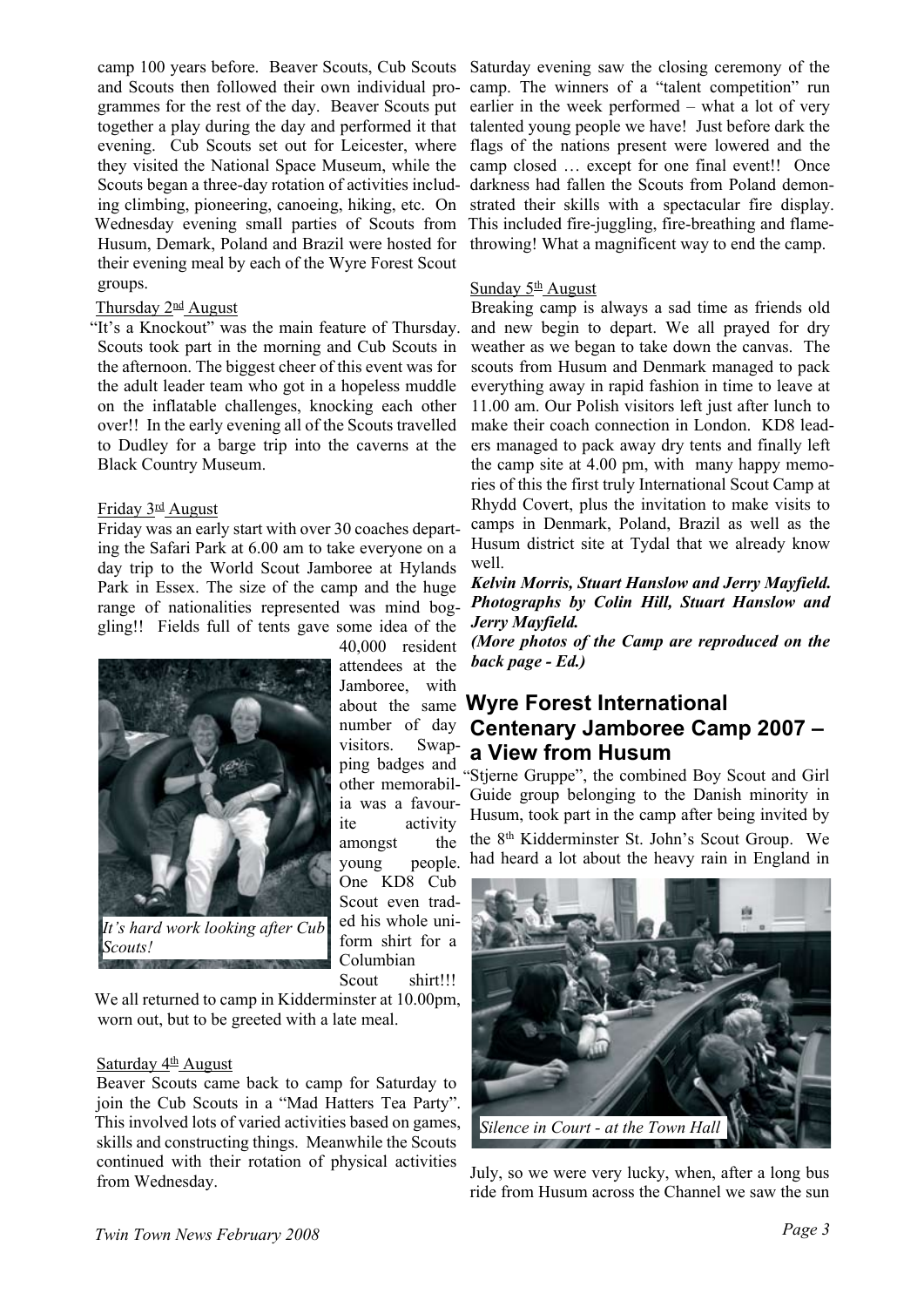

camp.

**Before** opened. programme. Tuesdav

derminster to do some shopping and visit the Town **Ray Harrowing**

Hall. On Monday evening the Scouts from 8<sup>th</sup> Kidderminster, Husum, Wrocław in Poland and Alminde-Viuf in Denmark had a joint campfire. We all enjoyed being together again as the year before we had all been at an International Camp at Tydal (between Husum and Flensburg).

On Wednesday 1st of August was the "Sunrise Ceremony". All the Scouts, Cub Scouts and Beavers at the camp met and confirmed their Scout Promise. There was also television contact to Brownsea Island, where Baden Powell had had the first Scout Camp 100 years ago. We shall never forget that morning. Another highlight was the visit to the 21st World Scout Jamboree at Hylands Park in Essex. We were shown around by our troop leader from Husum, Neele Fahse, who was a member of the staff at the camp.

We all had a wonderful camp at Rhydd Covert with imaginative activities, traditional scouting activities – but most of all the fellowship with a lot of good Scouting friends. We are very thankful, that it was possible for all the four groups from Kidderminster, Husum, Poland and Denmark to meet again at this International Camp. We want to thank all the leaders and committee members, who have worked hard to make this camp possible. It was the best way to celebrate the 100<sup>th</sup> anniversary of the Scout Movement.

**Peter Bang**

## **Display boards**

Visitors to the Association's stand at the annual Kidderminster Carnival will have seen the displays of

shining over Kidderminster. Except from a few pictures and other information that we use to publishowers, we had a sunny camp. We were also very cise the various aspects of twinning, and I have set up pleased, when we, after the long trip, were served similar displays when I'm asked to speak to WI's and breakfast and other groups about twinning. For these purposes later dinner by we've used display boards that we've borrowed, but the camp staff, the Committee has now agreed that we should purso we had plen-chase our own set of boards. These are now available, ty of time for and will be there for use by anyone who wants to set setting up our up a display of this kind.

> camp officially material that can be used on the boards. This material had our own in and around Husum; photos of people who have We spent Sun-Crocus Queens, visits by Charter Trustees and past day at Alton Mayors); photos of the historic events such as the Towers and on first visit of Borough Councillors to Husum and of walked to Kid-the Husum Bridge in 2005 and so on. The boards will be lodged with me for the time being, and Jean Talbot and I also have selections of suitable we includes: posters of Husum; pictures of landmarks taken part in events and visits (e.g. Carnival and we their counterparts to Kidderminster, the opening of

## **Cornish Delight**

Our opposite numbers in Husum, the *Verein für Partnerschaften*, recently organised an event at the *Rathaus*, at which a German lady (married to an Englishman and a resident of Cornwall for 35 years) presented a series of slides depicting the county. The show was very well received, and, to the astonishment of the Husum twinners, attracted an audience of more than 200! As the event went so well, the *Verein* are considering repeating the formula. If you have slides of Worcestershire, and would like to present them in Husum, do let us know!

## **Prizes for Budding Linguists**

Pupils aged between 10 and 13 at King Charles I Secondary School were given the chance to win an I-Pod Shuffle in a bid to raise awareness of the importance of foreign languages in schools, and of Kidderminster's link to Europe through the twinning with Husum. The competition, run jointly by local translation specialists MTT (UK) Ltd and the Kidderminster-Husum Twinning Association proved to be a hit among pupils, receiving over a hundred entries. Pupils were set the task of designing pictures for a calendar, reflecting the following themes: Christmas Around the World, The Wonders of Europe, and the Kidderminster-Husum Twinning. The calendars, which were produced by MTT, were sent out to customers around the world and Twinning Association members, and were sold by the school's Modem Foreign Languages Department.

The top twelve entries all received "goodie bags" consisting of prizes generously donated by the Association and MTT, including lots of goodies collected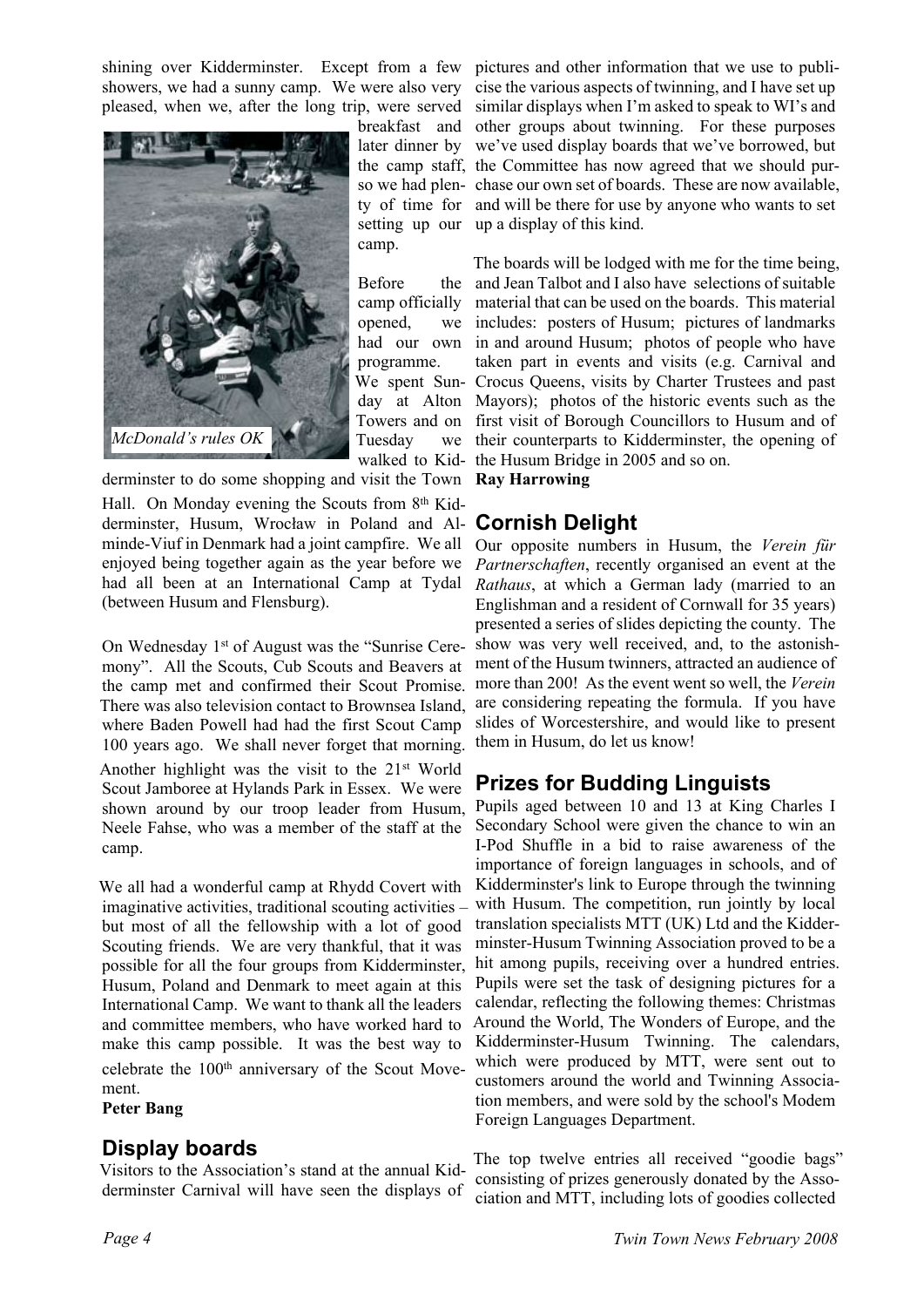by twinners from visits to Husum. As an extra incen-performances in three days, of works by Brahms – tive, 1st place winner Sophie Yapp received an I-Pod Shuffle, and 2nd and 3rd prize winners Dominic Davis and Dani Bond received book tokens. The competition was launched at the school at the end of September to tie in with the European Day of Languages on the 26th. Staff at the school provided a continental breakfast for pupils and the MD of MTT, Mrs Sue Clark, gave a short talk on the importance of EDL as well as inviting students to take part in the competition.

"It is always a pleasure to see students taking an interest in learning languages. Businesses need to do more to promote the importance of these skills both in schools and in later life." says Sue.

MTT were delighted with all the entries, and it was a hard task to narrow it down to just 12 winners. All of the entries are currently on display on MTT's website<sup>.</sup>

www.midlandtechnical.co.uk/nldcalendar.html

MTT would like to thank the Twinning Association for all their help with the calendar competition and hope that they can work together more often in a bid to increase local awareness of the important roles multiculturalism and foreign language knowledge play in society.

**Sue Clarke**

## **Annual General Meeting**

We do urge you to attend the Annual General Meeting if at all possible. It will include, of course, reports from the Officers on the past year, and the It was good to be singing again with old friends in election of Officers and Committee, but the atmosphere is always light-hearted and friendly, and we try to include something to interest everyone. Last year we had a very interesting talk by the Head of the Regional, European and International Section of Birmingham City Council, of which you will have read in the July Newsletter; this year we hope to have a guest speaker, and of course there will be sumptuous refreshments! Those who are members of the Association, or who represent a group affiliated to it, will find enclosed with this Newsletter the papers for the AGM. We hope that you will be able to attend; others who may be interested in the Association's activities will also be welcome. Members will also find a subscription renewal request enclosed.

**Charles Talbot (Secretary)**

## **Brahms and Husum – a Noted Combination**

On Friday 16th November I flew to Hamburg for a visit that would encompass three rehearsals and two

who was born in Heide, 35 km. from Husum. Travelling by car, plane, bus, *S-Bahn* and train, I reached Itzehoe in time to join Husum's *Theodor Storms Chor* and the *Itzehoer Konzertchor*, together with the *Witold-Lutoslawski-Philharmonie* Orchestra from Breslau in Poland, in rehearsing *Schicksalslied* (Song of Destiny) and *Ein deutsches Requiem* (German Requiem) under the IKC's Director of Music Eckhardt Heppner, before travelling on to Husum by coach, arriving at about 11.30 p.m. Next day we returned to Itzehoe for the final rehearsal, and the performance to a packed audience in the town's fine modern 500-seat *Konzerttheater*.

On Sunday we again rehearsed and performed, this time in Husum's *St. Marienkirche*, under the baton of Jens Weigelt, the TSC's conductor. This concert, again given to a full house, commenced at 5.00 p.m., after which both choirs adjourned to the Thomas Hotel for a party – friendly, relaxed, convivial, the perfect ending to a hectic and action-packed weekend.

Having decided to return home on Tuesday (the flight was cheaper!), I resisted the urge to sleep all day on Monday, and took the opportunity to meet up with Axel Fischer and *Bürgermeister* Rainer Maaß at the *Rathaus*, have lunch with tourism boss Frau Jutta Albert, and do some Christmas shopping. The next day, Georg Weβler, my host, kindly drove me to Hamburg airport, travelling via Neumünster, where we visited the *Vicelinkirche*, which was designed by C.F. Hansen, the architect of the *St. Marienkirche* in Husum.

the *Theodor Storms Chor*, and to talk with them about their recent experiences of singing in Budapest and Vienna. Also to make contact with others involved in the very lively twinning scene in Husum. Now I'm looking forward to joining in the Kidderminster Choral Society's visit to the town in May! **Ray Harrowing**

#### **Quilters again!**

Our newest group, the Wyre Forest Quilters, will be holding their annual Patchwork and Quilting Exhibition on Friday 14th March 11.30 a.m. - 4.30 p.m. and Saturday 15th March 10.00 a.m. - 4.30 p.m. at Trinity Methodist Church Hall, Churchfields, Kidderminster. Admission is free, programmes £2.00. There will be a raffle, patchwork traders and a sales table, together with refreshments.

The Quilters hope that members of the Twinning Association will be able to attend, they are sure visitors will be thrilled by the work which will be on show.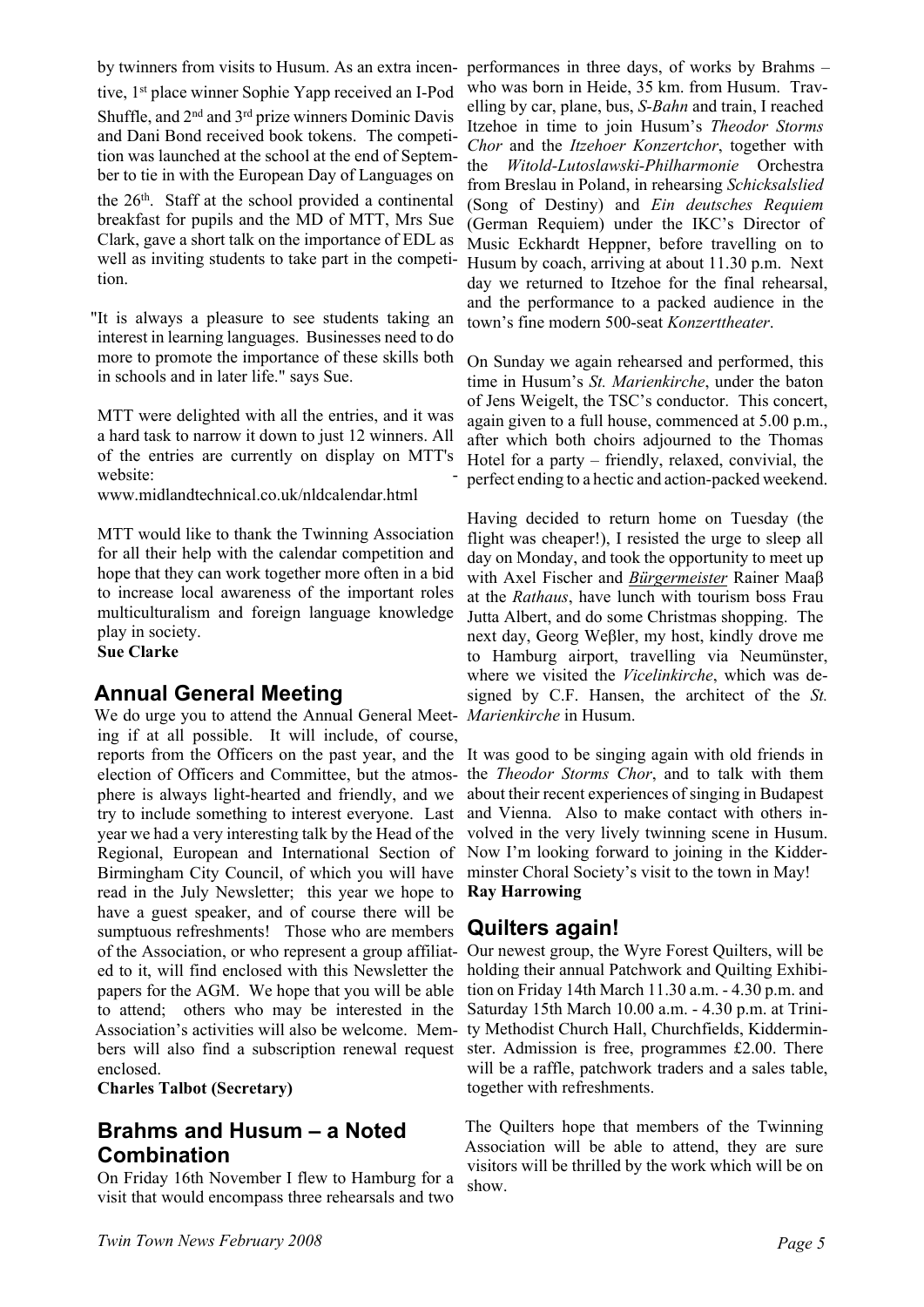The group are also in touch with patchwork enthusi-it would be good to invite some of the Music teachers asts in Husum, and are delighted that they will soon be able to welcome visitors from Husum. We wish them well with the arrangements for this new initia-AGM of the Association, and to visit some of the tive.

*(See the back page for a Kidderminster quilt - in* **that two of the teachers have been able to accept our** *colour! - Ed.)*

#### **A Night at the Races**

Once again our Social Committee have produced a winning formula! At the Race Night on the 16th November – declared by all to have been a great night out – the net proceeds towards Association funds were a very impressive £445.30. We are indeed grateful to Ken and Pat, Terry, and Val and Jerry for all their hard work, and we congratulate We do hope that those who were able to be at Baxter them on such a successful event.

#### **Musical Meeting**

Since 1st September a number of schools in Kidderminster and Stourport have been working on a choral project, called "ChOral History" – no, that's not a We were entertained by a variety of performers: the typing error; it combines the two words "choral" and

"oral"! Working with poets and musicians, the children are creating a modern version of the "radio ballads" that Ewan MacColl excelled in 50 years ago. The project also commemorates the work of Ralph Vaughan Williams (who died in 1957) in collecting English folksongs that were dying out even then.



The themes of the *Vaughan Williams (and friend)*children's "modern

folk songs" are all local – the railway, carpets, the canal, family life and rural life – and are set at the end of the 19th century. Geoff Weaver, the conductor of Kidderminster Choral Society and of the Wyre Forest Young Voices, is taking part in the project, and it will include public performances of the ballads and other music at Kidderminster Town Hall on the 7th and 8th March. Wyre Forest Young Voices will be taking part in the concerts, together with the well-known "Carnival Band". A CD of the new songs has already been recorded, and will soon be available to purchase. You can find out more about the project at the Kidder-After deducting expenses, the net proceeds from the minster Choral Society website ("News Headlines" evening were £483.43, of which half is being donated page): www.kidderminsterchoralsociety.co.uk.

What has this to do with twinning? Well, we thought from Husum to visit us and go to these concerts. We also had the idea that they might like to attend the schools involved in the project. We are delighted invitation, and that they will be taking part in a programme of visits to the Town Hall, schools, choral rehearsals and so on. We shall look forward to meeting them at the AGM or at other times during their visit.

**Ray Harrowing**

## **Our first Twinning Christmas Concert**

Church on the 1st December enjoyed the first Christmas Concert organised by the Association – in particular by Pam Cunningham, conductor of the Kidderminster Valentines.

Valentines, Baxter College Choir, St. John's CE Primary School Choir, Stuart Orme (a tenor who is a member of the Wyre Forest Young Voices), and the Wolverley Piano Quartet (Richard Lane – violin, Katherine Price – viola, Rod Summers – cello and David Morgan – piano), and the evening was compèred by Peter Tomlinson. Peter first came to the attention of ITV viewers as a member of the *Tiswas* team, but has now achieved the distinction of having been appointed the High Sheriff of the West Midlands in September 2007, and he ably held the programme together, often providing enlightening details about the forthcoming items.

The programme ranged from a hilarious performance of "The Twelve Days of Christmas" to the final movement of Mozart's Piano Quartet in G minor, and included a number of carols that were sung by choirs and audience – accompanied on the organ by David Morgan. We were particularly pleased to welcome such a large number of people – many of whom were there to support the young people in the school choirs.

During the interval refreshments were served to audience and participants, and our thanks go to the team who dealt with this important part of the evening so efficiently. Our thanks also to our friends at Baxter Church, who kindly made the premises available and gave us valuable advice on the day.

to KEMP Hospice.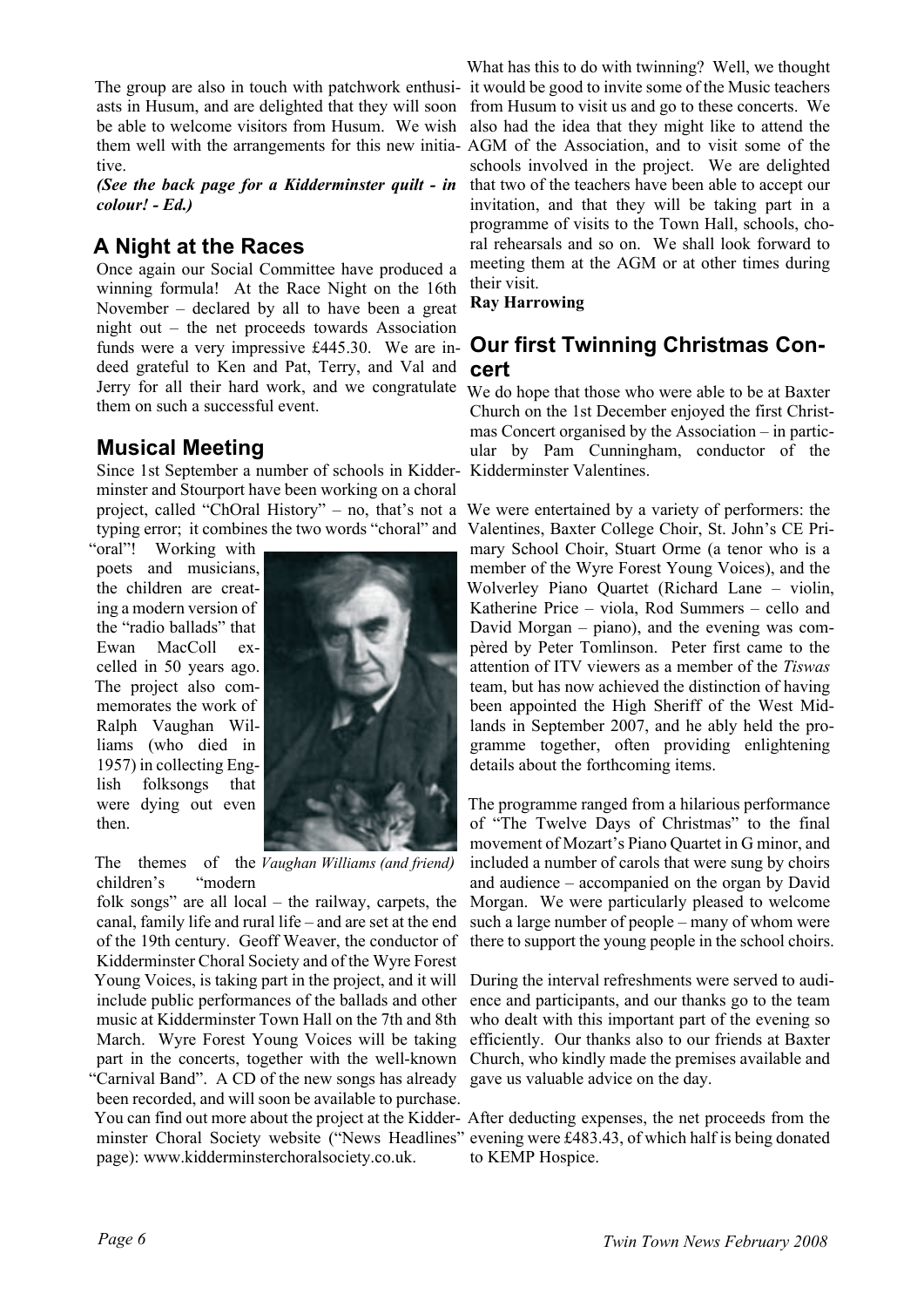#### **Baxter College Back on Board**

Baxter College, under its previous name of Harry Cheshire High School, was the first school in Kidderminster to make arrangements for the exchange of students with a Husum school – a process that started under the leadership of Pauline Geddie. The annual exchanges continued until the School became Baxter College, when Pauline left for pastures new.

We are delighted to learn that Baxter College is now in discussions with the *Realschule Nord* – the original partner school – to start the process again. Karin Urbach, who was Pauline's contact previously, is still there and keen to take up the new challenge. We do hope that the new link gets off the ground, and that we shall soon see the first of the exchange visits.

## **Husum Calendar**

We thought that it might be useful to include a calendar of the events that will take place in or near Husum during the coming year, for any intending visitors.

*March 13 – AGM of the Husumer Verein für Partnerschaften (Twinning Association) March 15-16 – Krokusblütenfest (Crocus Festival) March 23 – Oster-Motorradtreffen (Motorbike rally and Easter service in the Market Place) April 9-13 – Festival folkBALTIKA April 25 – October 4 – Landesgartenschau (Schleswig-Holstein Gardens Exhibition) May 17 – Geranienmarkt (Geranium Market) May 17 – July 31 – Nordfriesische Lammtage (North Friesland Lamb Days) May 18 – International Museums Day June 15 – September 7 – Sommerkonzerte (Programme of concerts in St. Marienkirche) July 2-6 – JazzBaltica July 12 – Kulturnacht (an evening of cultural events at many venues in or near the town) July 12 – August 31 – Schleswig-Holstein Music Festival July 16-20 – Hafentage (Harbour Days) July 26-27 – Töpfermarkt (Pottery Market) September 9-13 – HUSUMwind (International Wind Energy Exhibition at the Messehalle) November 24 – December 28 Weihnachtsmarkt (Christmas Market)*

## **Lapel Badges**

Did you know that we have a "Twinning Badge"? The badge has recently been reissued in response to a number of requests. The design includes the initials "H" and "K", and the two town badges.

Why not buy one for your hosts next time you visit Husum? Or perhaps as a small gift on some other occasion? The badges are priced at £2.50 (to help meet costs). Please contact Jean Talbot (01299 832797) if you would like one or more of the badges – or you can obtain them at the AGM in March.

## **On the Horizon**

A brief outline of events and visits that will be taking place over the next few months:

1 March - Kidderminster "Oldies" Dinner.

5 March - Association Annual General Meeting.

7-8 March – "ChOral History" concerts at Kidderminster Town Hall.

14-15 March – Wyre Forest Quilters' exhibition at Trinity Methodist Church Hall, Kidderminster.

15–16 March – visit of Kidderminster's Carnival Queen to the *Krokusblütenfest*.

28 May – 1 June – Kidderminster Choral Society visit to the *Theodor Storms Chor*.

31 May – Joint concert of Kidderminster Choral Society and the *Theodor Storms Chor*.

20–23 June – Visit of Kidderminster Gardeners to Husum.

21 June – Kidderminster Carnival (probable visit of Husum's *Krokusblütenkönigin*).

3-10 July – visit of Husum cricketers to Kidderminster Victoria Cricket Club.

25 September - 2 October - King Charles students' visit to Theodor Storm Schule.

16-21 October – Visit of Husum "Oldies" to Kidderminster.

26 March - 2 April 2009 - Theodor Storm Schule students' visit to King Charles School.

We shall be reporting on these events in future issues of "Twin Town News". Meanwhile, please watch for further details.

#### **New Members**

We are delighted to welcome the Wyre Forest Quilters as a new group affiliated to the Association, and we look forward to meeting their representatives at the AGM. We also welcome Mr. and Mrs B. Cairns as members of the Association.

## **Mrs Gloria Shellie**

We were saddened to hear of the death, after a long period of illness, of Mrs Gloria Shellie, Mayoress of Kidderminster and thus wife of our President, Councillor Mike Shellie. Mrs Shellie had visited Husum in May last year, and we know that she enjoyed her stay there and the welcome that she and her husband received. We would like to express our deepest sympathy to Councillor Shellie and their family.